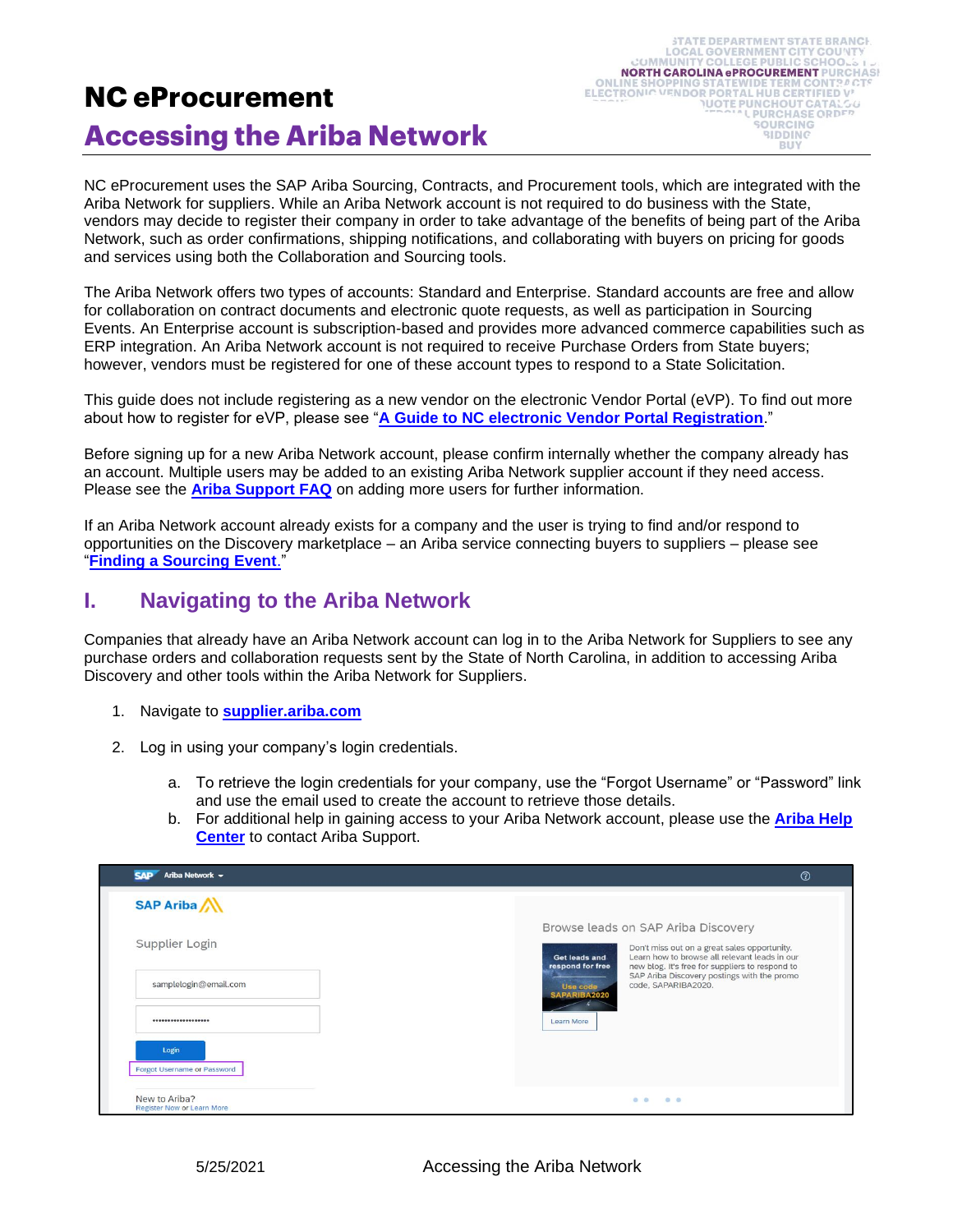3. Once logged in, users can navigate to different tools within the Ariba Network using the dropdown menu at the top of the Home tab.

| <b>SAP</b> |                 | Ariba Network ▼ Standard Account | Upgrade      |                                                                        | $\leftarrow$ Back to classic view         |                                   | $\circledcirc$<br><b>SS</b> |
|------------|-----------------|----------------------------------|--------------|------------------------------------------------------------------------|-------------------------------------------|-----------------------------------|-----------------------------|
| Home       | Ariba Discovery |                                  |              |                                                                        |                                           |                                   | Create $\sim$               |
|            |                 | Ariba Proposals & Questionnaires |              | $\begin{array}{c}\n P_{\mathcal{K}} \\ \equiv \\ \equiv\n \end{array}$ |                                           |                                   |                             |
|            |                 | Ariba Contract Management        |              |                                                                        |                                           |                                   |                             |
| Getting    | Ariba Network   |                                  |              |                                                                        |                                           |                                   |                             |
|            | Quick start     |                                  | Add users    | El<br>Set up order routing                                             | $\mathsf{E}$<br>Set up invoice processing | l÷i<br>Set up email notifications |                             |
|            | My widgets      | 界 Customize                      |              |                                                                        |                                           |                                   |                             |
| My leads   |                 |                                  | Download app |                                                                        | Company profile                           |                                   |                             |
|            |                 |                                  |              | <b>STATISTICS</b>                                                      |                                           |                                   |                             |

## **II. Registering for an Ariba Network Account**

- 1. Navigate to **[supplier.ariba.com](http://supplier.ariba.com/)**
- 2. Scroll down and click the **'Register Now'** link to register for a free, standard account on the Ariba Network.

| Ariba Network ~<br><b>SAP</b>                                                              | $^{\circ}$                                                                                                                                                                                                                                                                  |  |
|--------------------------------------------------------------------------------------------|-----------------------------------------------------------------------------------------------------------------------------------------------------------------------------------------------------------------------------------------------------------------------------|--|
| <b>SAP Ariba</b><br>Supplier Login                                                         | Browse leads on SAP Ariba Discovery<br>Don't miss out on a great sales opportunity.<br>Learn how to browse all relevant leads in our<br>Get leads and<br>respond for free<br>new blog. It's free for suppliers to respond to<br>SAP Ariba Discovery postings with the promo |  |
| samplelogin@email.com<br>*******************                                               | code, SAPARIBA2020.<br>Use code<br>SAPARIBA2020<br>Learn More                                                                                                                                                                                                               |  |
| Login<br><b>Forgot Username or Password</b><br>New to Ariba?<br>Register Now or Learn More | $\begin{array}{ccc} 0 & 0 & \ldots & 0 & 0 \end{array}$                                                                                                                                                                                                                     |  |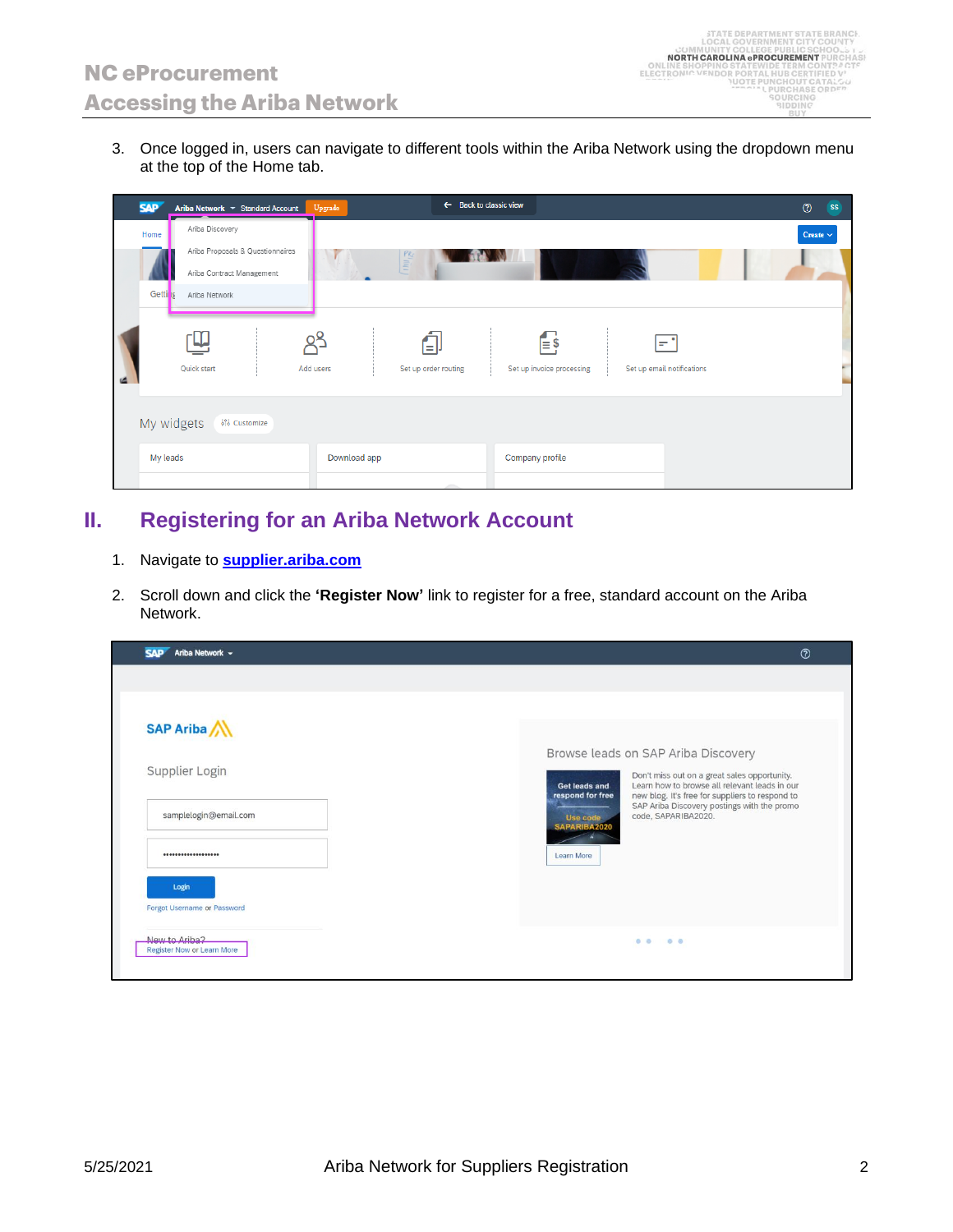3. Follow the steps in the registration wizard, entering in company and user account information.

**Note:** The person whose name is entered in the user account information section becomes the account administrator automatically. Account administrators can transfer the administrator role to another user later.

| Company information      |                                        |                                                                                                     |          | Ariba Network                        |  |               |                  |
|--------------------------|----------------------------------------|-----------------------------------------------------------------------------------------------------|----------|--------------------------------------|--|---------------|------------------|
|                          |                                        | * Indicates a required field                                                                        |          | standard<br>account is Free          |  | Top 5 FAQs    |                  |
| Company Name: *          | Sample Company                         |                                                                                                     |          |                                      |  |               |                  |
| Country/Region: *        | United States [USA]<br>$\checkmark$    | If your company has more than<br>one office, enter the main office                                  |          | Already have an<br>account?          |  |               |                  |
| Address: *               | 1234 Test Drive                        | address. You can enter more<br>addresses such as your shipping<br>address, billing address or other | Login    |                                      |  | Documentation | <b>Q</b> Support |
|                          | Line 2                                 | addresses later in your company<br>profile.                                                         | <b>R</b> | Strengthen<br>relationships          |  |               |                  |
|                          | Line 3                                 |                                                                                                     |          | Collaborate with                     |  |               |                  |
| City: *                  | Raleigh                                |                                                                                                     |          | your customer on<br>the same secure  |  |               |                  |
| State:*                  | North Carolina [US-NC]<br>$\checkmark$ |                                                                                                     |          | network.                             |  |               |                  |
| Zip: *                   | 27519                                  |                                                                                                     | r        | <b>Connect faster</b>                |  |               |                  |
|                          |                                        |                                                                                                     |          | Exchange                             |  |               |                  |
| User account information |                                        |                                                                                                     |          | documents                            |  |               |                  |
|                          |                                        |                                                                                                     |          | electronically and                   |  |               |                  |
|                          |                                        | * Indicates a required field                                                                        |          | streamline                           |  |               |                  |
| Name:*                   | John<br>Doe                            | <b>SAP Ariba Privacy</b><br><b>Statement</b>                                                        |          | communications.                      |  |               |                  |
| Email:*                  | testemail@samplecompany.com            |                                                                                                     | σ⊾.      | Reach more<br>customers<br>worldwide |  |               |                  |
|                          | Use my email as my username            |                                                                                                     |          | Sign up with Ariba<br>Discourse and  |  |               |                  |

4. Once finished filling in all required sections, read the terms of use and check the box to agree to the terms. Click "**Register**" to finish the registration process.

**Note:** Please be aware that the Ariba Network terms of use is separate from the terms of use for eVP and NC eProcurement. Each will need to be agreed to individually.

| You have the right to access and modify your personal data from within the application, by contacting the Ariba administrator within your organization or Ariba,<br>Inc. This consent shall be in effect from the moment it has been granted and may be revoked by prior written notice to Ariba. If you are a Russian citizen<br>residing within the Russian Federation, You also expressly confirm that any of your personal data entered or modified in the system has previously been<br>captured by your organization in a separate data repository residing within the Russian federation.<br>I have read and agree to the Terms of Use<br>I have read and agree to the SAP Ariba Privacy Statement                                                                                             |  |
|-------------------------------------------------------------------------------------------------------------------------------------------------------------------------------------------------------------------------------------------------------------------------------------------------------------------------------------------------------------------------------------------------------------------------------------------------------------------------------------------------------------------------------------------------------------------------------------------------------------------------------------------------------------------------------------------------------------------------------------------------------------------------------------------------------|--|
| Ariba will make your company profile, which includes the basic company information, available for new business opportunities to other companies. If you want<br>to hide your company profile, you can do so anytime by editing the profile visibility settings on the Company Profile page after you have finished your<br>registration.<br>By clicking the Register button, you expressly acknowledge and give consent to Ariba for your data entered into this system to be transferred outside the<br>European Union, Russian Federation or other jurisdiction where you are located to Ariba and the computer systems on which the Ariba services are hosted<br>(located in various data centers globally), in accordance with the Ariba Privacy Statement, the Terms of Use, and applicable law. |  |